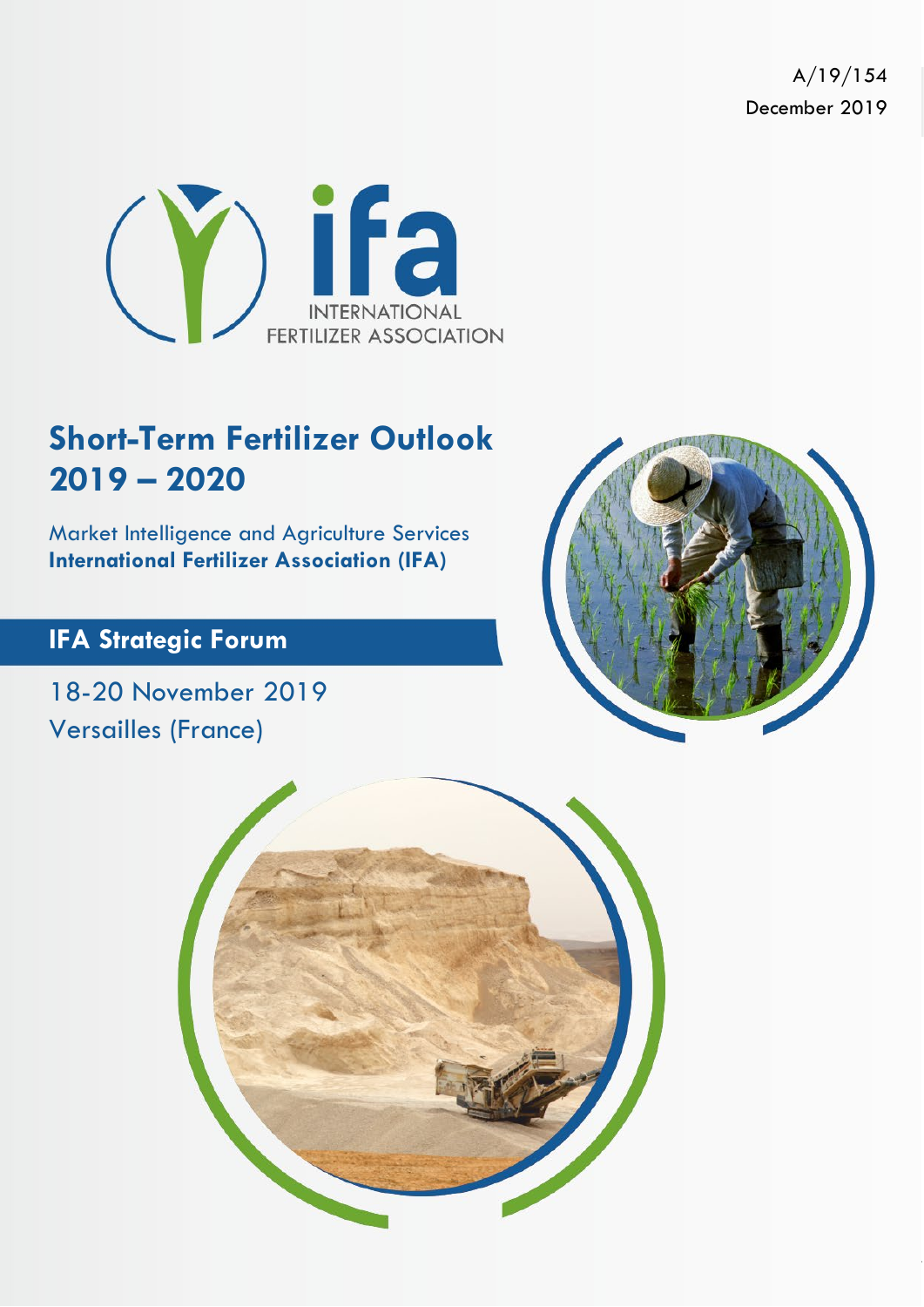

This Public Summary was prepared by the Market Intelligence and Agriculture Services on the occasion of the IFA Strategic Forum held in Versailles (France) in November 2019. It draws on a report available after the IFA Strategic Forum to IFA members only: the IFA report "Short-Term Outlook for Fertilizers and Raw Materials: 2019-2020".

The Market Intelligence Service:

- $\checkmark$  Marina Simonova, Director
- Armelle Gruère, Program Manager Demand
- $\checkmark$  José de Sousa, Program Manager Supply
- $\checkmark$  Virginie Couturier, Senior Market Analyst Phosphates
- Olivier Rousseau, Senior Market Analyst Potash & NPK
- $\checkmark$  Martin Sofer Inglesi, Fertilizer Demand Analyst
- $\checkmark$  Sylvie Marcel-Monnier, Project Coordinator

The Agriculture Service:

 $\checkmark$  Samy Beltaief, Policy Analyst

Copyright © 2019 International Fertilizer Association - All Rights Reserved

### **Disclaimer of Liability for IFA Reports/Presentations**

IFA endeavours to base its reports and presentations on accurate information, to the extent reasonably possible under the circumstances. However, neither IFA nor its members warrant or guarantee any information IFA publishes or presents, and they disclaim any liability for any consequences, direct or indirect, arising from the use of or reliance upon IFA publications or presentations by any person at any time.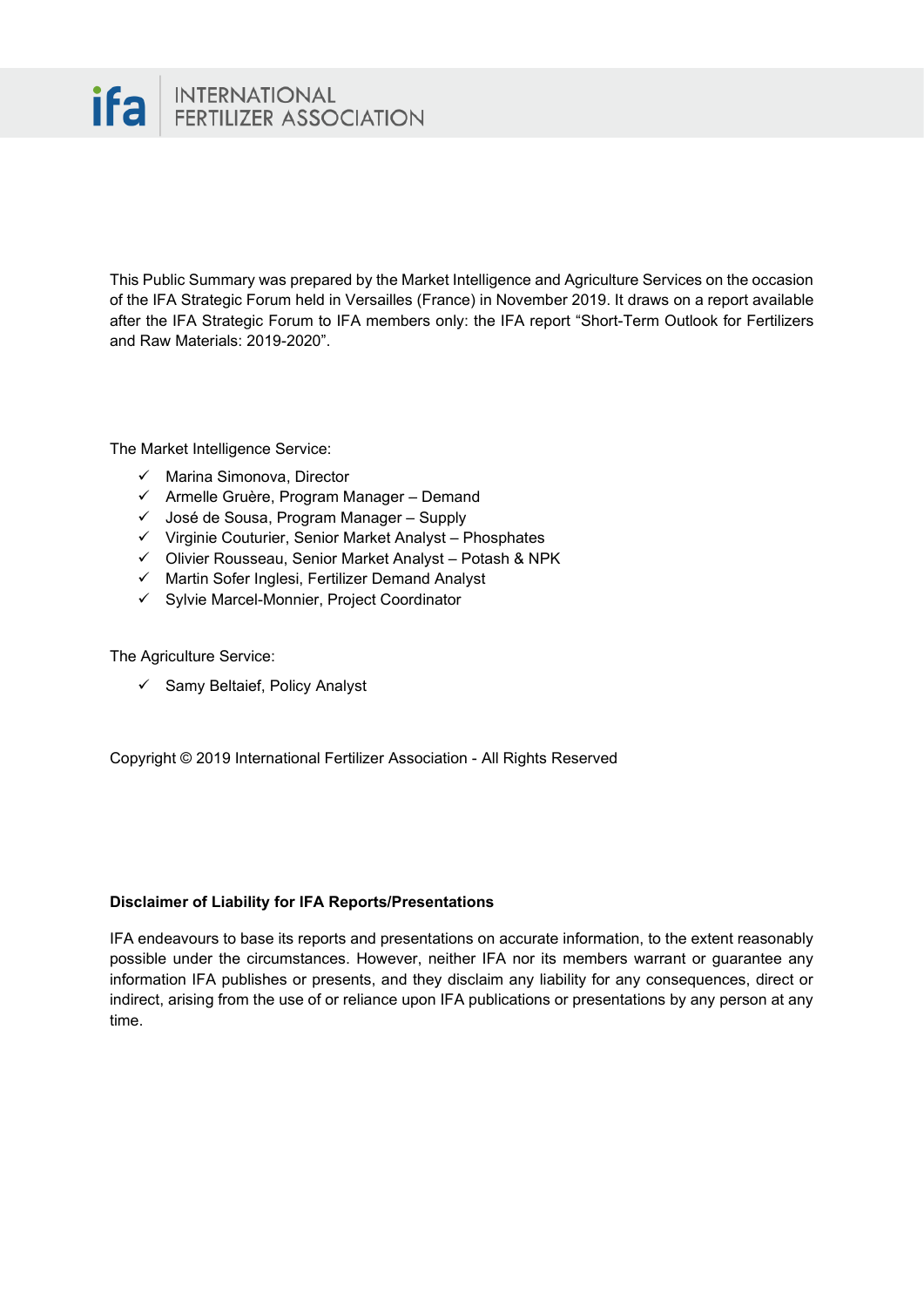## **ECONOMIC AND POLICY CONTEXT**

The International Monetary Fund has forecast global economic growth at 3.0% in 2019, its lowest level since the 2008-2009 financial crisis. Growth in 2020 is projected at 3.4%, which is 0.2% below what was forecast in April 2019.

Since the second half of 2018, global economic growth has been on a downtrend due to an uncertain policy and trade environment. Sustained trade tensions between the United States (US) and China, and Brexit negotiations between the European Union (EU) and the United Kingdom, remain major influences on business and consumer confidence. Global economic growth is forecast to rise in 2020 owing to expected economic improvement in several emerging markets.

2019 has been eventful on the policy level, with the first international resolution on nitrogen management, the first International Code of Conduct for the Sustainable Use and Management of Fertilizers, and several pieces of national legislation affecting nitrogen management.

### **WORLD AGRICULTURE**

After setting a record in 2016/17, boosted by favorable weather, global cereal production contracted by 2% in 2017/18 and remained stable in 2018/19. Production was initially expected to rise firmly in 2019/20, but severe weather in the US reduced growth expectations to 0.6%. While wheat production is rebounding by 4% (after a comparable drop the previous season), production of coarse grains is now expected to decline by 1%.

Rice output is forecast to be stable. Global cereal consumption is expected to exceed production for the second time in 2019/20 and global stocks could continue to decline. While wheat and rice supplies would remain comfortable, coarse grains face a progressively tighter situation. During the first ten months of 2019, international maize prices were on average higher than in the corresponding period of 2018. On the other hand, wheat prices declined in 2019 under the pressure of additional supplies. Preliminary 2020/21 forecasts suggest that global wheat harvested area will not change much compared with 2019/20.

Global oilseed production is expected to fall by 4% in 2019/20, mainly as a result of a reduction in soybean output. Production of rapeseed, the second largest oilseed, is also anticipated to decline. This tightening of supplies is expected to support international soybean prices, but uncertainties related to US-China trade and the evolution of African swine fever could alter that outlook. After a weather-related drop in 2018/19, rapeseed production is expected to continue decreasing by 5% in 2019/20. Reduced output is explained by a contraction of area in the EU and Canada. Preliminary expectations for 2020/21 point to a partial recovery in planted area in the EU and further expansion in Ukraine. Global palm oil production increased by 3% in 2018/19 and is expected to grow at the same rate in 2019/20. Stocks accumulated significantly between 2016/17 and 2018/19, exerting pressure on palm oil prices.

### **FERTILIZER DEMAND**

Since the sharp drop in Fertilizer Year (FY)<sup>1</sup> 2008 and subsequent rebound in FY 2009 and FY 2010, global fertilizer demand has grown at a slower pace.

<sup>1</sup> Countries report fertilizer consumption statistics either in terms of calendar years or in terms of fertilizer campaigns (12 months from month M in year Y to month M-1 in year Y+1). In this document, "Fertilizer Year or FY" refers to both.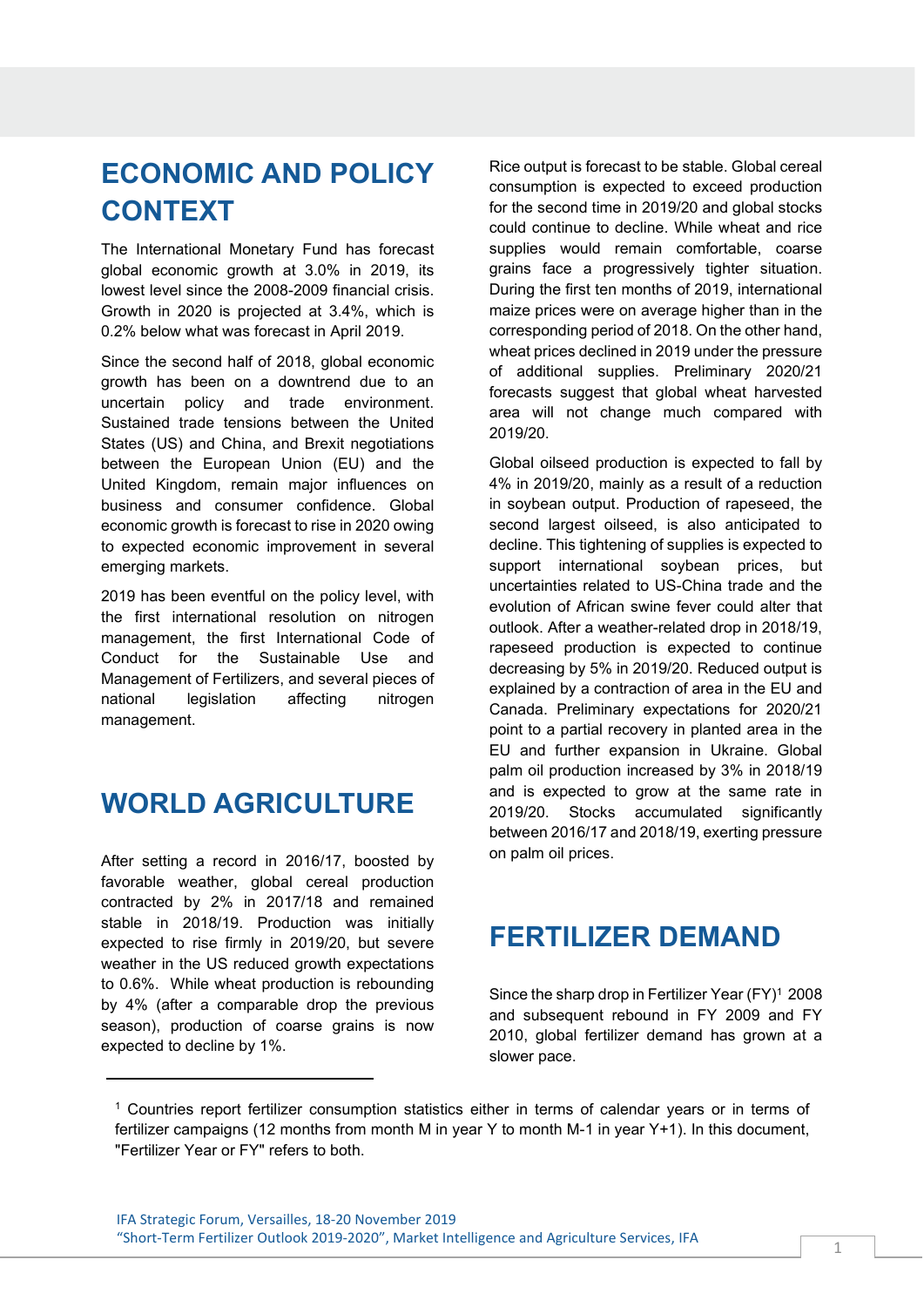

This slowing of growth seems to have been driven, at least partly, by lower agricultural crop prices.

Other factors include government policies and weather in large consuming countries. Global fertilizer use was estimated at 190.1 Mt in FY 2017.

IFA estimates that global fertilizer use declined by 0.7% to 188.8 Mt in FY 2018 but expects a 0.9% recovery to 190.5 Mt in FY 2019. This decline and the subsequent recovery are explained for the most part by the significant drop in US fertilizer use in FY 2018 due to poor weather, followed by an expected recovery in FY 2019.

The largest regional variation in FY 2018 was in North America. However, other regions also experienced significant declines in fertilizer use in FY 2018: West Asia, Western and Central Europe (WCE) and East Asia. These reductions were only partially offset by increases in Latin America, South Asia and Eastern Europe and Central Asia (EECA). Fertilizer use in Africa rose only slightly.

In FY 2019 a strong recovery in fertilizer use is expected in North America. Gains are also forecast in South Asia and EECA. However, this growth will be partially offset by a significant expected decline in East Asia and smaller drops in WCE and Oceania.

| <b>Global Fertilizer Demand (Mt nutrients)</b> |         |                               |                  |              |
|------------------------------------------------|---------|-------------------------------|------------------|--------------|
|                                                | N       | P <sub>2</sub> O <sub>5</sub> | K <sub>2</sub> O | <b>Total</b> |
| FY 2016                                        | 107.1   | 45.4                          | 35.9             | 188.5        |
| FY 2017                                        | 106.4   | 46.3                          | 37.4             | 190.1        |
| FY 2018 (e)                                    | 106.5   | 45.3                          | 37.0             | 188.8        |
| <b>Change</b>                                  | $+0.1%$ | $-2.1%$                       | $-1.0%$          | $-0.7%$      |
| FY 2019 (f)                                    | 107.1   | 46.0                          | 37.4             | 190.5        |
| <b>Change</b>                                  | $+0.6%$ | $+1.4%$                       | $+0.9%$          | $+0.9%$      |
| FY 2020 (f)                                    | 108.1   | 46.5                          | 38.3             | 192.9        |
| <b>Change</b>                                  | $+0.9%$ | $+1.2%$                       | $+2.5%$          | $+1.3%$      |

Preliminary forecasts for FY 2020 suggest a 1.3% growth in global fertilizer use to 192.9 Mt, based on expectations of higher crop prices and average crop conditions.

South Asia, East Asia (minus China), Latin America and EECA would lead the gains in fertilizer demand.

Between FY 2017 and FY 2020, global fertilizer demand is expected to increase by 1.5%, with stronger growth for  $K_2O$  than for N and  $P_2O_5$ .

South Asia would be the strongest driver, followed by Latin America, EECA and Africa. In relative terms, the fastest growing market would be EECA, followed by Africa, South Asia and Latin America.

### **FERTILIZER SUPPLY**

World fertilizer supply in 2019 was affected by a number of production curtailments, as well as ongoing industry restructuring. Several plants have been shut down, or closures have been announced, across the three nutrient sectors, leading to slower global net capacity growth in 2019 overall. Global fertilizer market conditions were marked by lower natural gas prices in Europe and the US, weakening currencies in some fertilizer importing countries (such as Turkey, Argentina and Pakistan) and escalating trade tensions, new trade defense measures and tariff changes (affecting UAN in the EU, trade embargo in Ukraine and changes affecting export trade out of China).

Geopolitics (coupled with feedstock supply issues and capacity closures) continue to have an impact on operational performance, particularly in Latin America (Venezuela, Mexico and Brazil).

Several countries have announced new initiatives to mitigate greenhouse gas (GHG) emissions by implementing carbon taxes or emission trading schemes (ETS). The EU introduced Market Stability Reform in 2019. This will be followed by Emissions Trading System (ETS) IV from 2021 onward.

World primary nutrient supply in 2019 is estimated at 254 Mt *nutrients*, an increase of 1.2% compared with the previous year.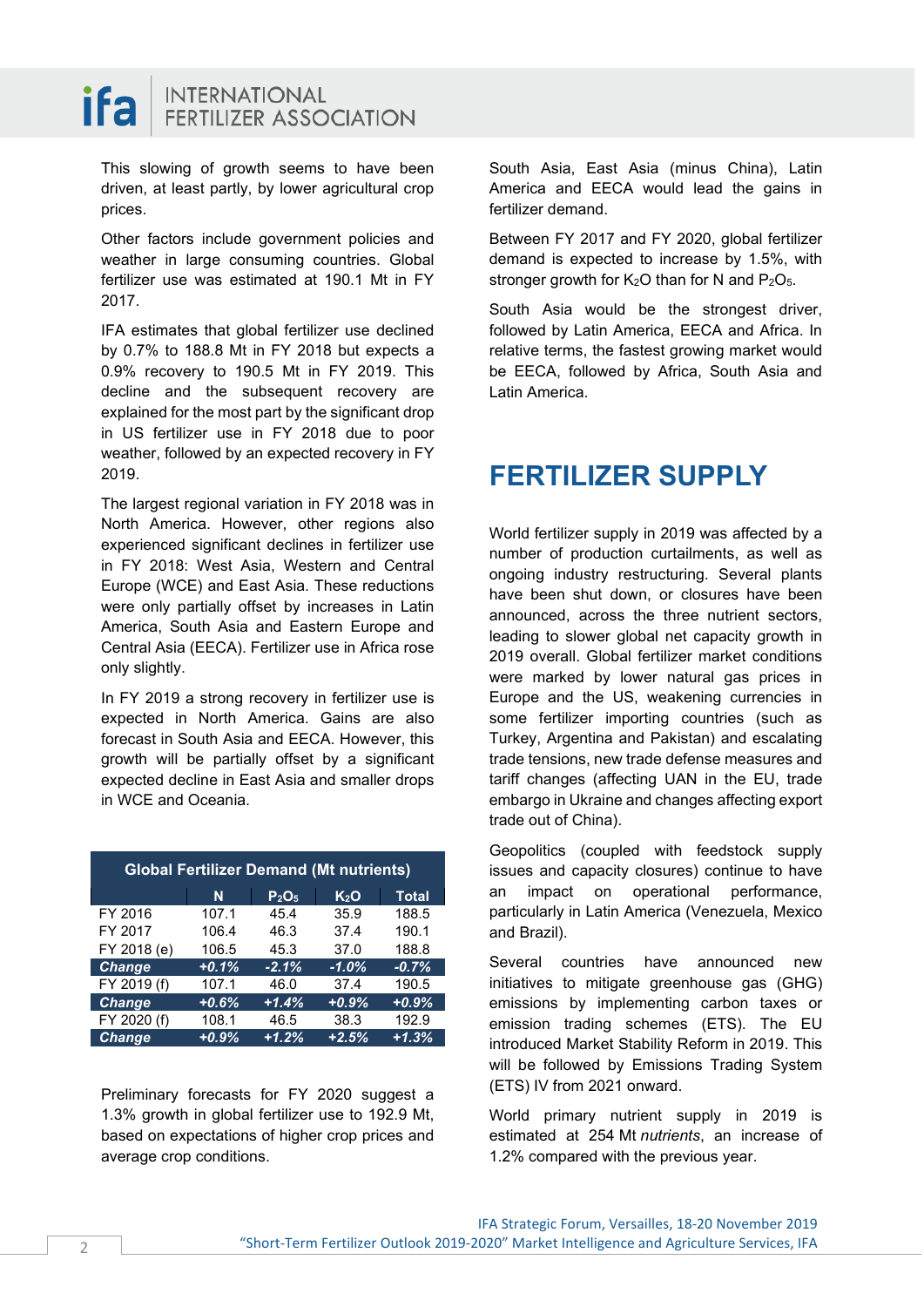In 2019 there have been mixed operational performance results for the main fertilizer raw materials. Based on preliminary estimates, the 2019 global output trend is expected to show the following:

- ammonia production up by 2%;
- phosphate rock production steady;
- primary potash output down by 5%.

Fertilizer demand (78% of total demand) was estimated at 183 Mt *nutrients* in 2019 (calendar year basis), decreasing slightly by 0.3% compared with 2018. Net industrial uses and non-allocated tonnages totaled 51 Mt nutrients.

#### **Prospects for 2020**

World fertilizer demand would pick up in 2020, expanding at 1.9% after a year in which there was a reduction in consumption levels (-0.2% decline in 2019 based on preliminary estimates). In the calendar year 2019 nitrogen nutrient demand is expected to register marginal growth of +0.2%, whereas other segments are estimated to decrease at -0.2% for phosphates and -1.5% for potassium.

Global supply of primary raw materials (ammonia, phosphoric acid and potash) for all uses in 2020 would grow by 2.2% to 260 Mt *nutrients.*

### **Nitrogen Outlook**

Global ammonia (NH3) production in 2019 is estimated to have increased moderately by 2.1% to 181 Mt NH3, mostly driven by higher production in Russia, the US and Indonesia.

It should be noted that in China, which accounted for 29% of global ammonia production, there was a 3% increase in output despite tighter environmental controls and feesdstock supply shortfalls. Growth in 2019 follows three consecutive years of decline in ammonia production in China.

Reductions in ammonia production were observed in West Asia, Africa and Europe. Following seven consecutive years of decline in ammonia production, Ukraine's ammonia output in 2019 appears to have recovered.

Global ammonia trade in 2019 was estimated at 19.4 Mt, a reduction of 3% compared with 2018.

Global ammonia capacity is projected to be 182 Mt *N* in 2020, compared with 181 Mt *N* in 2018. New ammonia capacity will be commissioned in 2019/20 in EECA, India and Nigeria, with a potential re-start of capacity in Mexico. Capacity shutdowns and restructuring takes place in Trinidad, Kuwait, Brazil, Romania and China.

The global nitrogen balance in 2019 indicates an increase in the potential surplus due to a substantial supply increment (+2.1 Mt *N*) and modest demand growth (+0.9 Mt *N*). In 2020 the global nitrogen imbalance is expected to shrink moderately, reaching 10.8 Mt *N* of potential surplus. This pending imbalance, equating to 7% of potential supply in 2020.

| <b>World Nitrogen Supply/Demand</b><br>(Mt N) |       |       |       |
|-----------------------------------------------|-------|-------|-------|
|                                               | 2018  | 2019  | 2020  |
| Supply                                        | 153.8 | 155.9 | 157.6 |
| Demand                                        | 143.9 | 144.8 | 146.8 |
| <b>Balance</b>                                | 9.9   | 11.1  | 10.8  |

### **Urea outlook**

World urea production in 2019 is expected to increase by 2.4% to 176 Mt, based on preliminary estimates. Excluding China, which accounted for 31% of global production, world urea output rose 2.2% to 122 Mt thanks to higher production in Russia, Ukraine, the US, Indonesia, India and Pakistan. On average, the global urea industry operated at 85% of nameplate capacity.

It should be noted that urea production in China is estimated to have recovered in 2019 after three consecutive years of decline in domestic output driven by rising costs, weakening domestic nitrogen nutrient consumption, and reduced export opportunities.

Global exports of urea in 2019 are expected to increase marginally by 0.6%, from 48.3 Mt in 2018 to 48.5 Mt, based on preliminary estimates.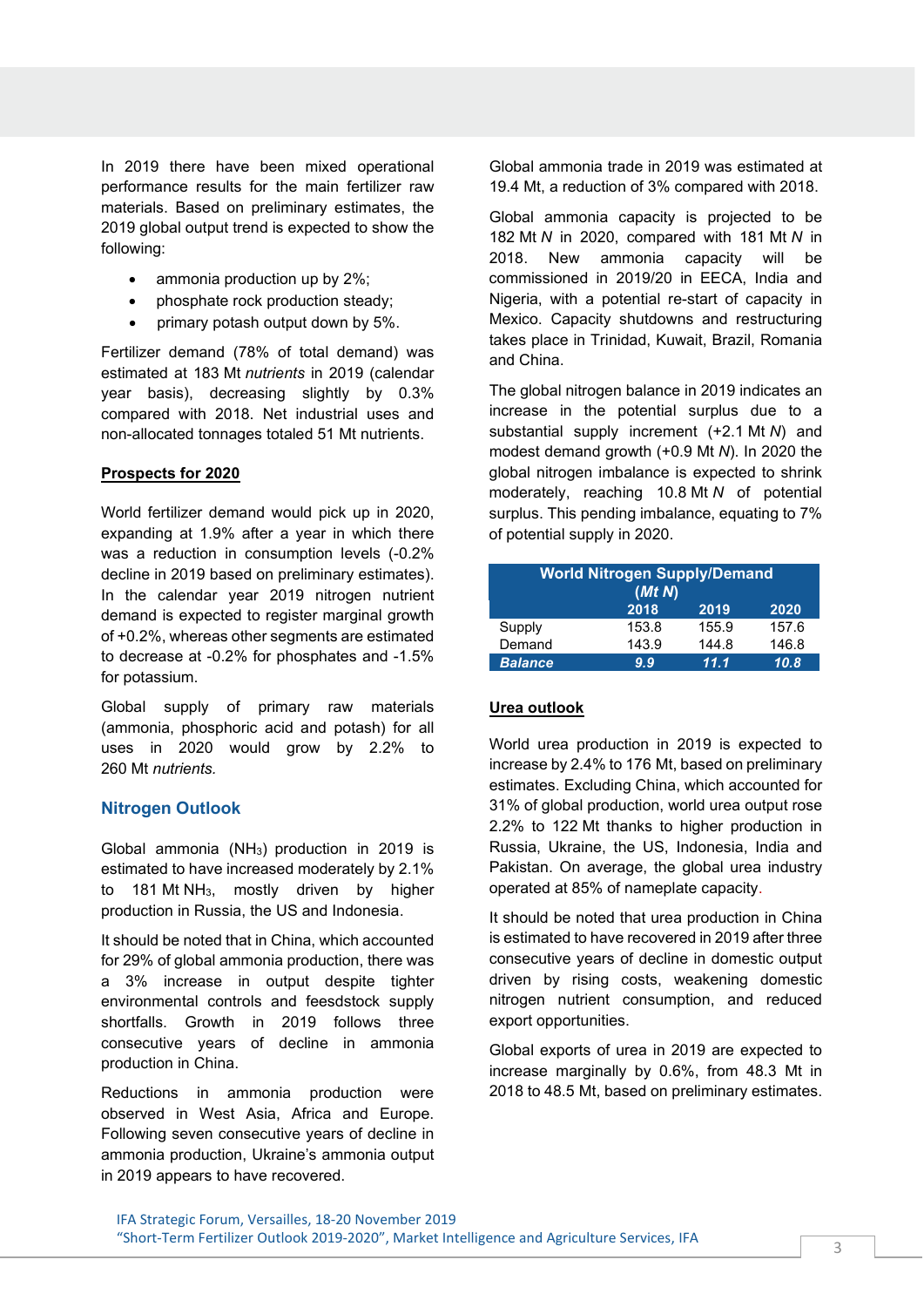

The main trade feature in 2019 was the return of China's urea exports, up to 4.3 Mt, which would account for 9% of global exports in 2019 compared with 5% in 2018. Urea exports have increased significantly in Indonesia, as well as in Canada and Ukraine.

Global urea capacity is projected to be 208 Mt in 2019 and 213 Mt in 2020, growing by an overall 1% compared with 2018. New urea capacity additions between 2018 and 2020 are seen in India, and in EECA, Nigeria, with a potential restart in Mexico (provided feedstock supply issues are resolved). China's urea capacity would decrease by 2.4 Mt during 2018-2020.

Global urea supply (effective capacity) is estimated at 181 Mt in 2019 and 186 Mt in 2020. Global demand for urea for all uses would increase moderately in 2019 (171 Mt), growing in 2020 to 173 Mt.

The derived balance for 2020 shows an increase of potential surplus to 13 Mt, equating to 7% of potential supply.

| <b>World Urea Supply/Demand</b><br>(Mt urea) |       |       |       |
|----------------------------------------------|-------|-------|-------|
|                                              | 2018  | 2019  | 2020  |
| Supply                                       | 183.1 | 181.3 | 186.2 |
| Demand                                       | 170.2 | 171.1 | 173.2 |
| <b>Balance</b>                               | 13.0  | 10.2  | 13.0  |

### **Phosphate Outlook**

Global phosphate markets in 2019 have been characterized by steady demand for phosphate rock, while production of phosphoric acid and processed phosphates (MAP, DAP, TSP) has recovered, based on preliminary estimates. At the same time, global phosphate nutrient demand is expected to show a 0.2% year-onyear decrease compared with 2018.

Exports of phosphate rock in 2019 are expected to have declined by 3% to 30 Mt based on preliminary estimates, compared with 31 Mt in 2018.

Global production of phosphate rock in 2019 is expected to remain flat year-on-year at 207 Mt, following a year of negative growth in 2018.

However, global phosphoric acid output is expected to increase by 1% to 47 Mt  $P_2O_5$ .

Global production of processed phosphates (MAP, MES, DAP and TSP) in 2019 is expected to increase to 35.6 Mt  $P_2O_5$  (74 Mt products) thanks to rising output of MAP (and MAP+) and strong recovery in DAP production (+9% year-onyear).

Global phosphoric acid capacity is projected to expand in 2018-2020 by an overall 1.1% compared with 2018 (+0.7 Mt) to reach 60.4 Mt *P2O5* in 2020.

Incremental processed phosphate capacity in 2018-2020 will mainly occur in Morocco, Saudi Arabia and Egypt. Capacity expansion is also seen in Russia, Brazil, India and Turkey. Restructuring of phosphate capacity is expected in China due to tighter market conditions in the international market, stricter regulation of phosphogypsum, and a slowdown of domestic fertilizer demand.

Global processed phosphates capacity is projected at 48.1 *Mt P2O5* in 2019 and 48.3 Mt *P2O5* in 2020. In 2019/2020 some capacity would be shut down or mothballed in North America.

Global phosphoric acid supply in 2020 is expected to increase to 50.4 Mt  $P_2O_5$ , a 2.7% increase compared with 2018 (49.1 Mt  $P_2O_5$ ).

Global phosphoric acid demand for all uses is estimated at 47.4 Mt  $P_2O_5$  in 2020, compared with 46.5 Mt  $P_2O_5$  in 2018, representing annual growth of 1.1%. Global phosphate nutrient demand is projected to decrease by 0.2% in 2019 and to increase by 1.9% in 2020.

The estimated supply/demand imbalance will marginally increase between 2018 and 2020, to reach a potential surplus of 3.0 Mt  $P_2O_5$  in 2020; this level equates to 6% of global potential supply, compared with 5% in 2018.

| <b>World Phosphoric Acid Supply/Demand</b><br>(Mt $P_2O_5$ ) |      |      |      |
|--------------------------------------------------------------|------|------|------|
|                                                              | 2018 | 2019 | 2020 |
| Supply                                                       | 49.1 | 49.3 | 50.4 |
| Demand                                                       | 46.5 | 46.4 | 47.4 |
| <b>Balance</b>                                               | 2.6  | 2.9  | 3.0  |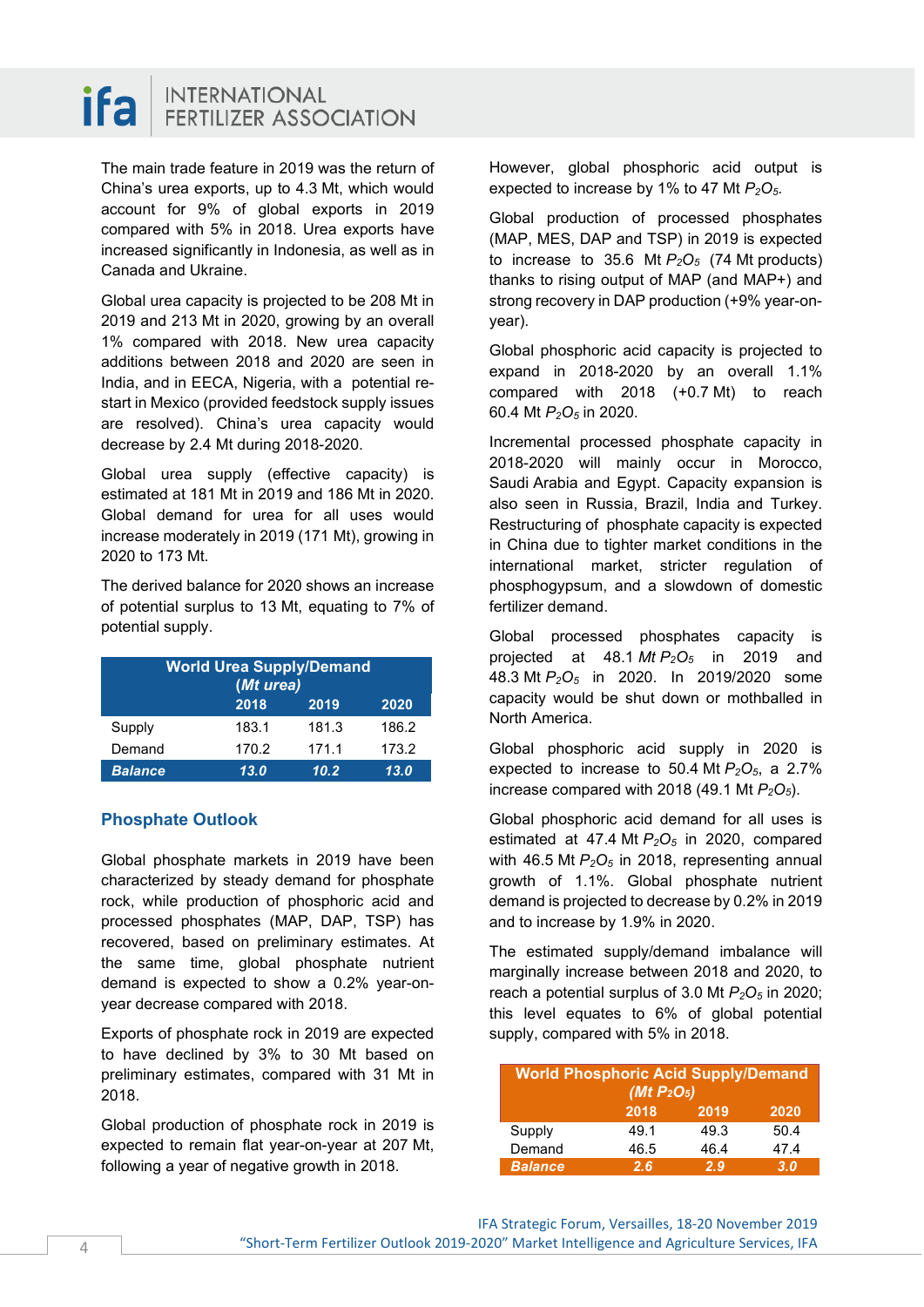### **Potash Outlook**

Following two consecutive years of growth in global potash production (+8% in 2017 and +3% in 2018), world primary potash production in 2019 is expected to decline by 5% to 40.9 Mt  $K<sub>2</sub>O$  in response to weak market fundamentals and negative potash demand, based on preliminary estimates. Global production of muriate of potash (MOP) in 2019 is estimated to have fallen by nearly 6% to 65 Mt product, driven by the slowdown in import demand and resulting subdued exports.

Home deliveries of potash (MOP) in 2019 are expected to remain relatively stable, with a marginal decrease of 0.4% year-on-year to 15 Mt. At the same time global MOP exports in 2019 are expected to fall to 50 Mt based on preliminary estimates.

Global potash capacity in 2019 would expand marginally by 0.2% compared with 2018 to 60 Mt *K2O*. In 2020 global potash capacity is projected to expand by 5% over 2019 to 63 Mt  $K<sub>2</sub>O$ . The bulk of this increase will come from commissioning of new capacity in Russia.

Between 2018 and 2020 global potash supply is projected to increase by  $7\%$  (+3.5 Mt  $K_2O$ ) to reach 52 Mt *K2O* by year-end 2020. Weak market fundamentals have prompted a series of potash supply curtailments during 2019 in response to slow-to-negative growth in the key consuming markets.

Global potassium demand (for both fertilizer use and industrial applications) is projected to decrease by 1.1% in 2019, followed by a recovery of 3.4% in 2020 (reaching 44.3 Mt *K2O* in 2020).

The derived potash supply/demand imbalance shows a larger imbalance developing in 2020 (reaching  $7.8$  Mt  $K<sub>2</sub>O$  by late 2020); this level would equate to 15% of potential global supply.

Global MOP trade in 2020 is projected to recover along with improved potash demand globally, and to return to the 2017/18 levels of 53 Mt MOP, supported by improved import demand in Southeast Asia and Brazil.

The global potash market will likely remain supply-driven in the near term since new capacity projects in Russia and Belarus would provide substantial potential supply, mostly dedicated for export.

| <b>World Potassium Supply/Demand</b><br>(Mt $K_2O$ ) |      |      |      |
|------------------------------------------------------|------|------|------|
|                                                      | 2018 | 2019 | 2020 |
| Supply                                               | 48.5 | 49.2 | 52.1 |
| Demand                                               | 43.3 | 42.9 | 44.3 |
| <b>Balance</b>                                       | 5.2  | 6.4  | 7.8  |